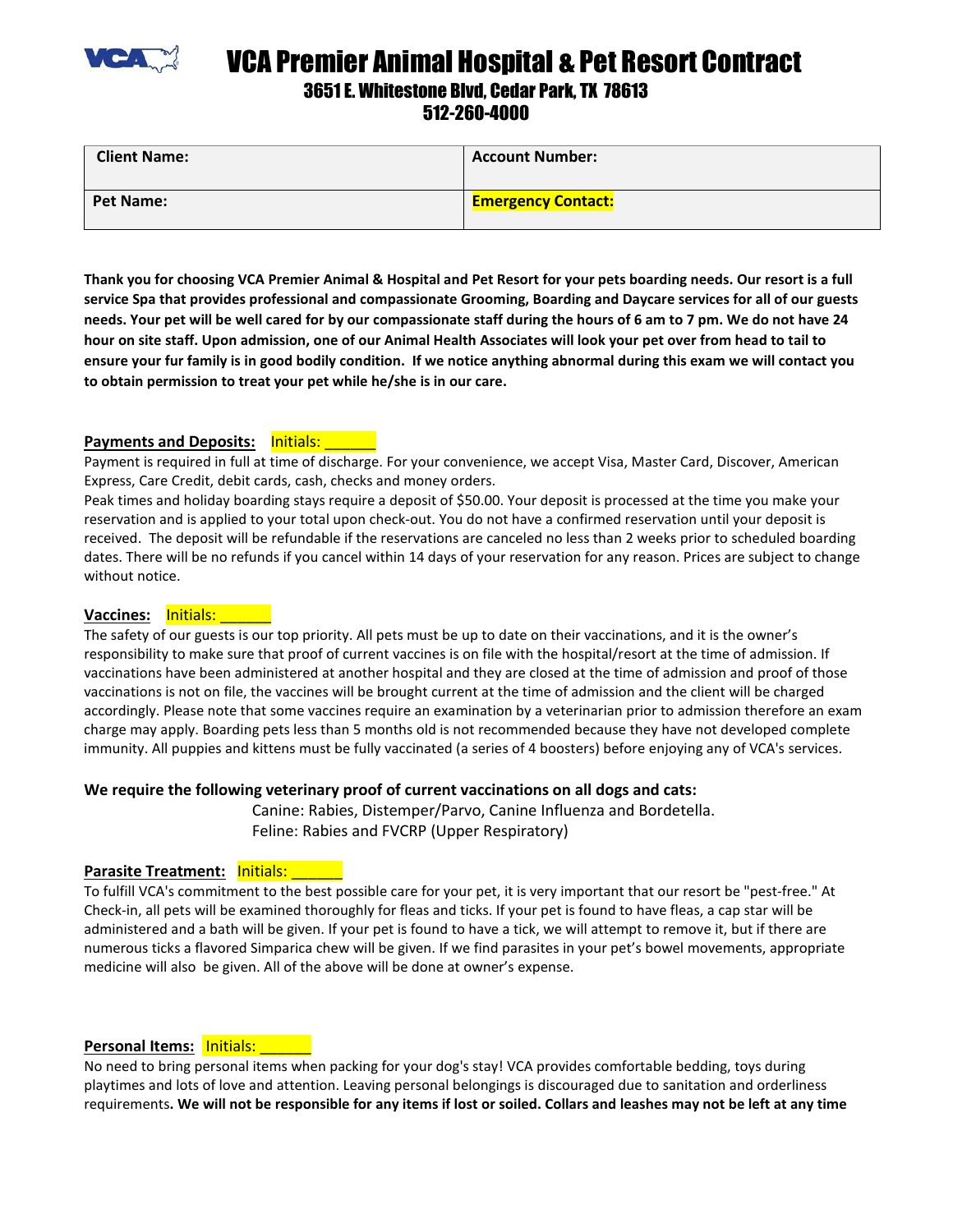

## VCA Premier Animal Hospital & Pet Resort Contract 3651 E. Whitestone Blvd, Cedar Park, TX 78613 512-260-4000

\*VCA Premier strongly advises against allowing pets who chew to have any material that could be readily damaged during their visit. This helps reduce the risk of pet(s) ingesting foreign material that could lead to serious, even fatal complications. If your pet is known to be destructive or ingest foreign materials, please do not authorize bedding for your pet. If they do start to chew bedding it will be removed as soon as possible. \*kennel bedding includes cots, blankets, and mats

#### **Dietary Needs:** Initials: Mate

To avoid GI upset due to changes in your pet's diet we recommend that your pet(s) remains on their current diet while boarding. Please bring just enough food for the stay in pre-packaged Ziploc bags per meal labeled with your pet's name. We can also provide a balanced low fat diet of Royal Canin Gastrointestinal kennel food if you prefer.

## **Medications: Initials:**

All prescription medications must have clear label instructions and must be in their original pill bottles/containers. We cannot accept medications in a second container or zip lock bags. We will follow the instructions prescribed by the veterinarian on the label. Prescription medications should NOT be included/mixed in with prepackaged food. We will gladly administer any medication for a nominal daily medication fee.

## **Health Requirements: Initials: Leafer**

All pets must be in good general health to board and play at VCA. No pets exhibiting signs of serious illness, pets with contagious viruses or pets with any other potentially transferable diseases/sickness will be accepted.

## **Medical Illness & Emergency Treatment:** Initials: \_\_\_\_\_\_

One of the advantages of boarding your pet(s) at a Veterinary Hospital is that medical attention is readily available for our guests. Although we take every precaution to keep your pet safe while in our care, animals are unpredictable and occasionally accidents, injuries and illnesses can happen. In the event of any medical concern, we can provide medical care through our hospital. You have the option to pre-authorize an exam by a doctor and any necessary treatment for their wellbeing, or you can elect to be contacted prior to any exam or services. If we are unable to contact you at the emergency number you provided, your pet will be treated as we deem necessary, at normal hospital fees. **All expenses related to any and ALL medical care will be the responsibility of the pet's owner.** 

#### **Inherent Conditions: Initials:**

We cannot guarantee the health of any animal, but pledge to give appropriate care to all pets. Pets will be housed in a group setting around other animals, both indoors and/or outdoors, which can sometimes lead to injuries and/or spreading of illnesses.

Occasionally pets may develop problems from environmental and dietary changes. Signs may include: vomiting, diarrhea, coughing, sneezing, weight loss or gain, rough hair coat, and self-trauma such as scratching, biting their skin, happy tail and chewing the bowls or kennels. You understand the risks of communal boarding, daycare and grooming in which animals in a shared environment can sometimes lead to injuries or spreading of illnesses. **All expenses related to any and ALL illnesses and or injuries will be the responsibility of the pet's owner.** 

## Playtime: Initials: **No. 1998**

Playtime is an activity for dogs to meet and play with other dogs in the play yard. This can be beneficial as it will allow them to develop their social skills.

For an additional fee, canine guests can participate in individual or group playtimes. We offer up to two 30 minute plays times daily. You can elect to allow your pet to play during one or both of the play times each day.

Feline playtimes are included in their stay and they do not mingle with other guests.